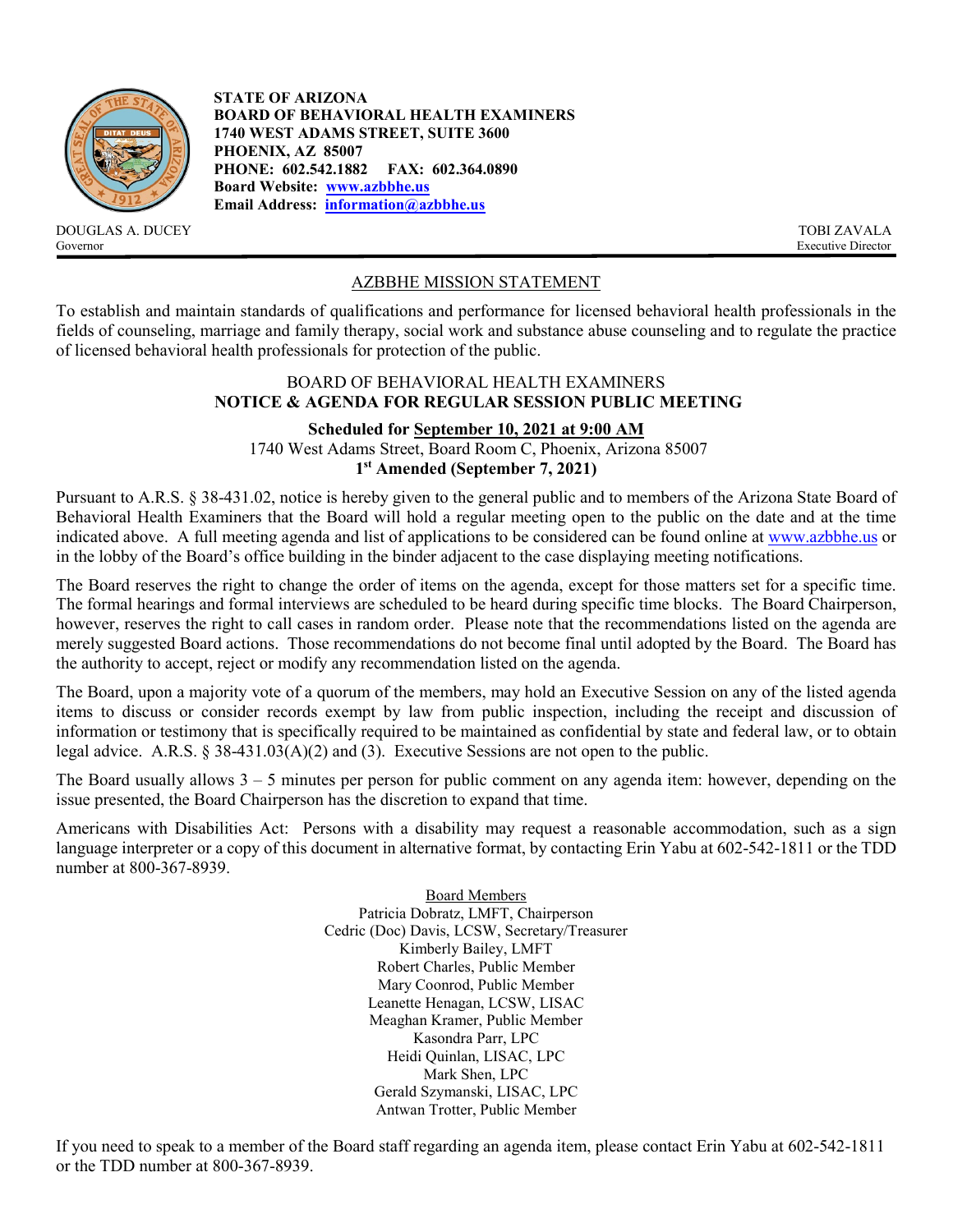The agenda for the meeting is as follows:

# **1. Call to order**

- **2. Roll call** (staff)
- **3. Minutes: review, consideration and action.**

Pursuant to A.R.S. § 38-431.03(A)(2), any discussion of the executive session minutes will take place in executive session.

*A. August 13, 2021, general meeting minutes*

# **4. Consent Agenda:**

Consent agenda items may be considered for approval as a single action unless a Board member or interested party wishes to remove an item for discussion.

The Board may go into executive session to discuss confidential records pursuant to A.R.S. § 38-431.03(A)(2) or to obtain legal advice pursuant to A.R.S.  $\S$  38-431.03(A)(3).

- **A. Cases recommended for dismissal**. The Board will review, discuss, and may vote to take action on the following case(s):
	- *1. 2021-0125, Tara Catanzaro, LPC-19622*
	- *2. 2021-0094, Kathleen Miholich, LCSW-0762*
	- *3. 2021-0102, Kristen Pulver, LASAC-15217*
- **B. Cases recommended for dismissal with a letter of concern.** The Board will review, discuss, and may vote to take action on the following case(s):
	- *1. 2021-0109, Tawny Bill, LAC-16427*
	- *2. 2021-0153, Shonne Keal, LASAC-15378*
	- *3. 2021-0105, Donald Linville, LMSW-17542*
	- *4. 2021-0087, Janet Walker, LISAC-1507, LPC-13022*
- **C. Cases recommended for release from consent agreements**. The Board will review, discuss, and may vote to take action on the following case $(s)$ :
	- *1. 2021-0063, Erin Jones-Cunningham, LMSW-16979 (active-restricted)*
- **D. Cases recommended for opening a complaint and acceptance of a proposed signed nondisciplinary consent agreement.** The Board will review, discuss, and may vote to take action on the following case(s):

*N/A*

- **E. Cases recommended for opening a complaint and acceptance of a proposed signed disciplinary consent agreement.** The Board will review, discuss, and may vote to take action on the following case(s):
	- *1. Jessica Reid, LAC-18550*
- **F. Cases recommended for opening a complaint and dismissing with a letter of concern.** The Board will review, discuss, and may vote to take action on the following case(s).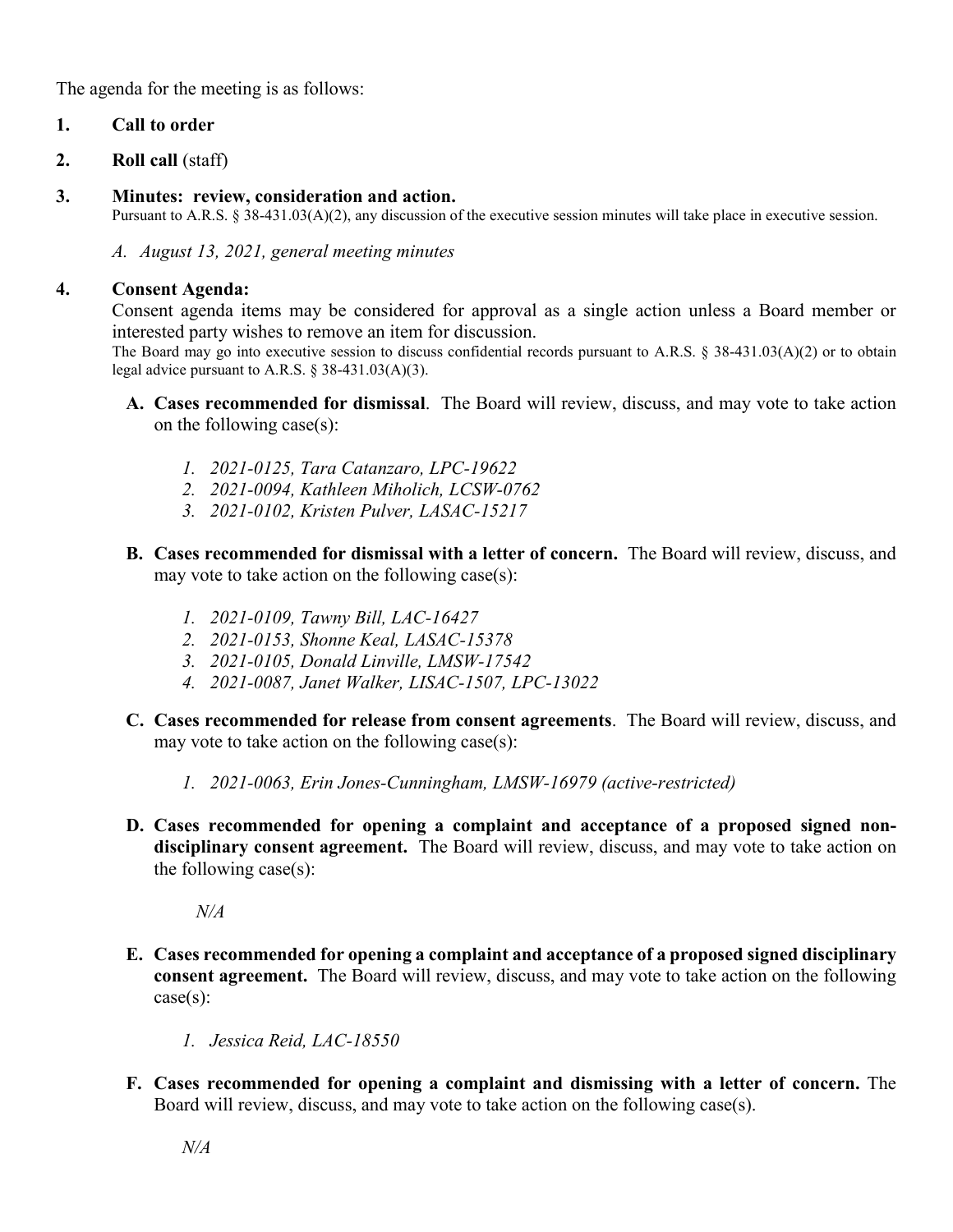# **G. Cases recommended for acceptance of a proposed signed non-disciplinary consent agreement.**

The Board will review, discuss, and may vote to take action on the following case(s).

- *1. 2022-0025, Trudy Johnson, LMFT-15646*
- *2. 2021-0151, Mercedes Cisneros-Watson, LPC-16315*

# **5. Administrative Hearings**

Pursuant to A.R.S. §§ 32-3253(A)(10) and 41-1092.07, the Board will conduct administrative hearings in the following matter(s). During the administrative hearing, the Board may go into executive session to discuss confidential records pursuant to A.R.S. § 38-431.03(A)(2) or to obtain legal advice pursuant to A.R.S. § 38-431.03(A)(3).

*N/A*

# **6. Formal Interviews**

Pursuant to A.R.S. § 32-3281, the Board will conduct a Formal Interview in the following matter(s).During a formal interview, the Board may go into executive session to discuss confidential records pursuant to A.R.S. § 38-431.03(A)(2) or to obtain legal advice pursuant to A.R.S.  $\S$  38-431.03(A)(3).

 *N/A*

## **7. Complaints and other disciplinary matters: review, consideration and action.**

The Board may go into executive session to discuss confidential records pursuant to A.R.S. § 38-431.03(A)(2) or to obtain legal advice pursuant to A.R.S. § 38-431.03(A)(3).

*Pending complaints represent unproven allegations. On investigation, many complaints are found to be without merit or not of sufficient seriousness to merit disciplinary action against the licensee and are dismissed.*

- *A. 2021-0039, Morgan Fechtel, LPC-19210* Initial review, consideration and possible action regarding complaint.
- *B. 2022-0009, Charles Fenigstein, LISAC-11498* Review, consideration and possible action regarding complaint.
- *C. Meagan Foxx, LPC-13589, LISAC-11604* Initial review, consideration and possible action regarding opening a complaint and possible disciplinary action regarding background information.
- *D. Lloyd Gillum, LPC-0766* Initial review, consideration and possible action regarding opening a complaint and possible disciplinary action regarding background information.
- *E. 2021-0117, Corrine Harper, LPC-2098* Initial review, consideration and possible action regarding complaint.
- *F. Samantha Higgins, LPC-16841* Initial review, consideration and possible action regarding opening a complaint and possible disciplinary action regarding background information.
- *G. 2021-0106, Tina Johnson, LCSW-17813* Initial review, consideration and possible action regarding complaint.
- *H. 2022-0029, Lindsey Jones, LPC-15408 (active-restricted)* Initial review, consideration and possible action regarding accepting the proposed signed consent agreement.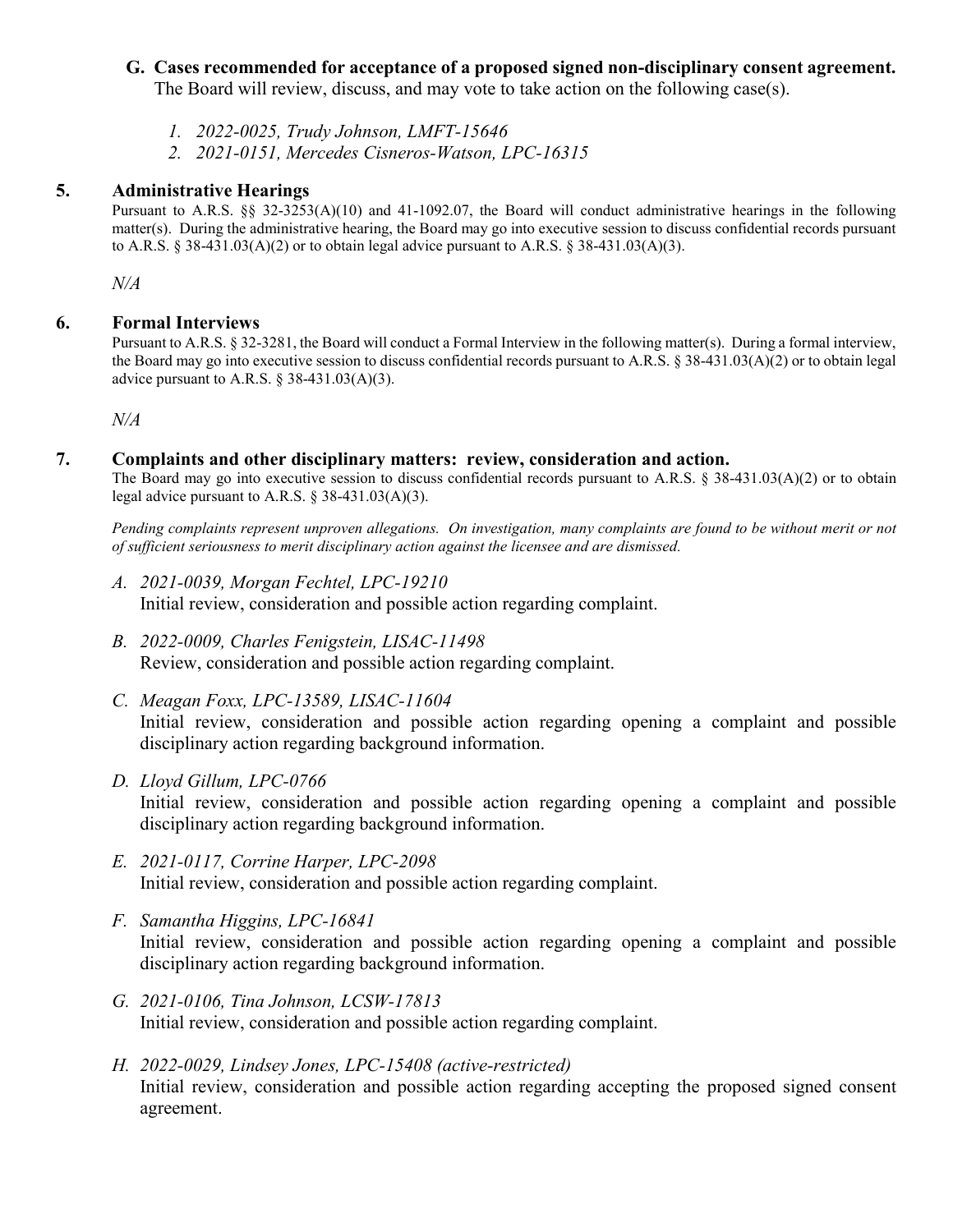- *I. 2022-0028, Karlee McCue, LAC-18982* Initial review, consideration and possible action regarding accepting the proposed signed consent agreement.
- *J. 2022-0030, Karlee McCue, LAC-18982* Initial review, consideration and possible action regarding accepting the proposed signed consent agreement.
- *K. Anne McQuaid, LPC-12062* Initial review, consideration and possible action regarding opening a complaint and possible disciplinary action regarding background information.
- *L. 2021-0175, Brian Merrill, LPC-10749* Initial review, consideration and possible action regarding complaint.
- *M. Jasmine Moore, LPC-13258* Initial review, consideration and possible action regarding opening a complaint and possible disciplinary action regarding background information.
- *N. 2021-0123, Karen Mueller, LCSW-17417* Initial review, consideration and possible action regarding complaint.
- *O. Mary Ellen Passaro, LMSW-19166* Initial review, consideration and possible action regarding opening a complaint and possible disciplinary action regarding background information.
- *P. 2022-0027, Judith Pereida, LMSW-17893* Initial review, consideration and possible action regarding accepting the proposed signed consent agreement.
- *Q. 2021-0056, Tara Pitts, LAC-15719* Initial review, consideration and possible action regarding complaint.
- *R. 2021-0061, Tara Pitts, LAC-15719* Initial review, consideration and possible action regarding complaint.
- *S. Anna Villarreal, LAC-14343, LPC Applicant* Initial review, consideration and possible action regarding opening a complaint and possible disciplinary action regarding background information.
- **8. Assistant Attorney General's Report: Mona Baskin, A.A.G.** The Board may go into executive session to discuss confidential records pursuant to A.R.S. § 38-431.03(A)(2) or to obtain legal advice pursuant to A.R.S. § 38-431.03(A)(3).

*N/A*

**9. Temporary licenses: review, consideration and action**

*N/A*

- **10. Applications for licensure and educational programs: review, consideration and action** The Board may go into executive session to discuss confidential records pursuant to A.R.S. § 38-431.03(A)(2) or to obtain legal advice pursuant to A.R.S. § 38-431.03(A)(3).
	- *A. Review, consideration, and possible action regarding applications for licensure*